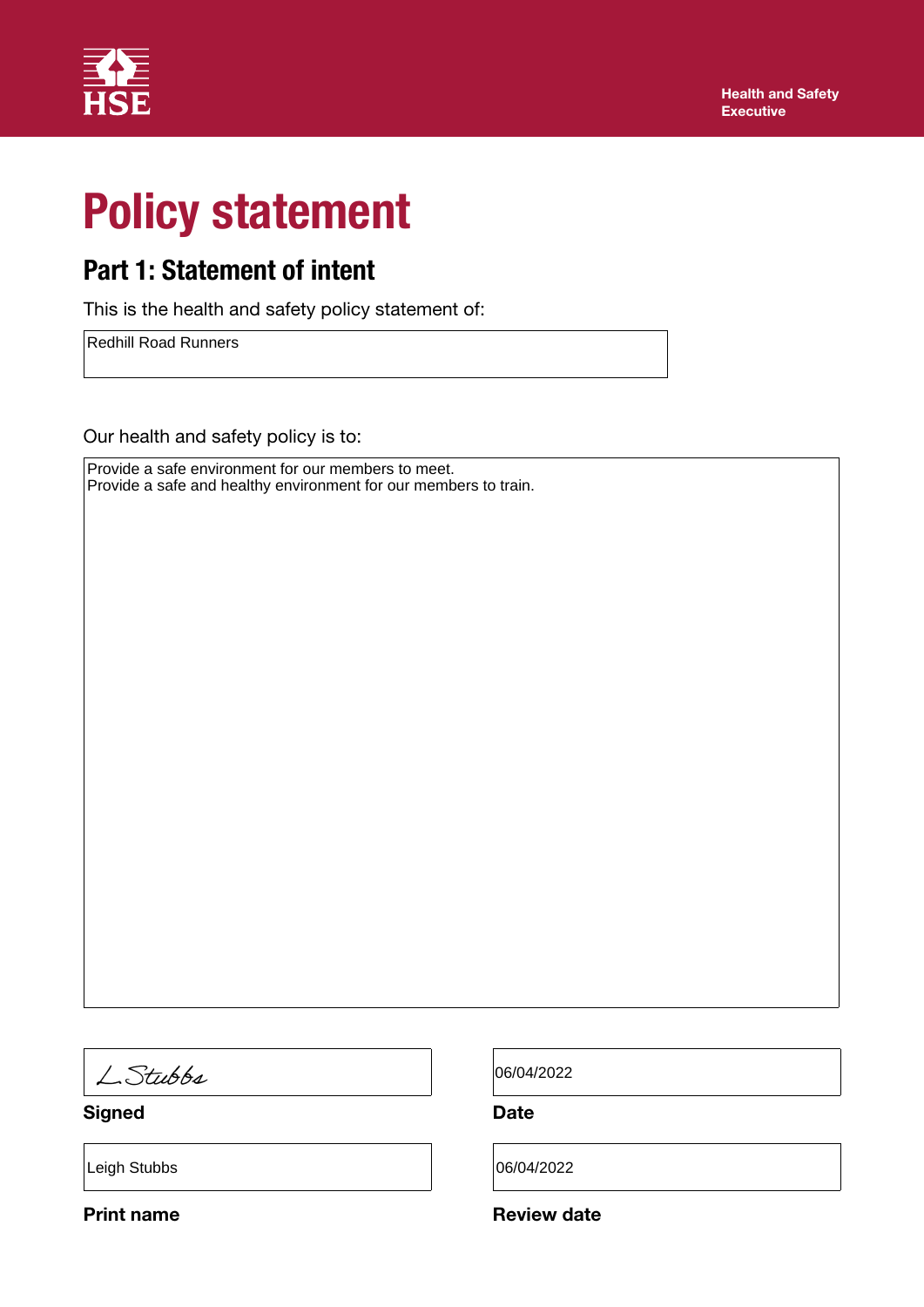

## Part 2: Responsibilities for health and safety

1 Overall and final responsibility for health and safety:

Leigh Stubbs - Club chirman, welfare officer and leader in running Wendy Lawson - Club welfare officer and leader in running Simon Nash - Club Coach

2 Day-to-day responsibility for ensuring this policy is put into practice:

3 To ensure health and safety standards are maintained/improved, the following people have responsibility in the following areas: Leigh Stubbs - Club chirman and welfare officer<br>
3 To ensure health and safety standards are maintained/impl<br>
have responsibility in the following areas:<br>
Leigh Stubbs - Safety, risk assessments, and overall running of the

Wendy Lawson - monitoring, accident and ill-health invesigation, emergency procedures.

Simon Nash - monitoring training to make sure it's done in a safe environment

- 4 All employees should:
- co-operate with supervisors and managers on health and safety matters;
- take reasonable care of their own health and safety; and
- report all health and safety concerns to an appropriate person (as detailed above).